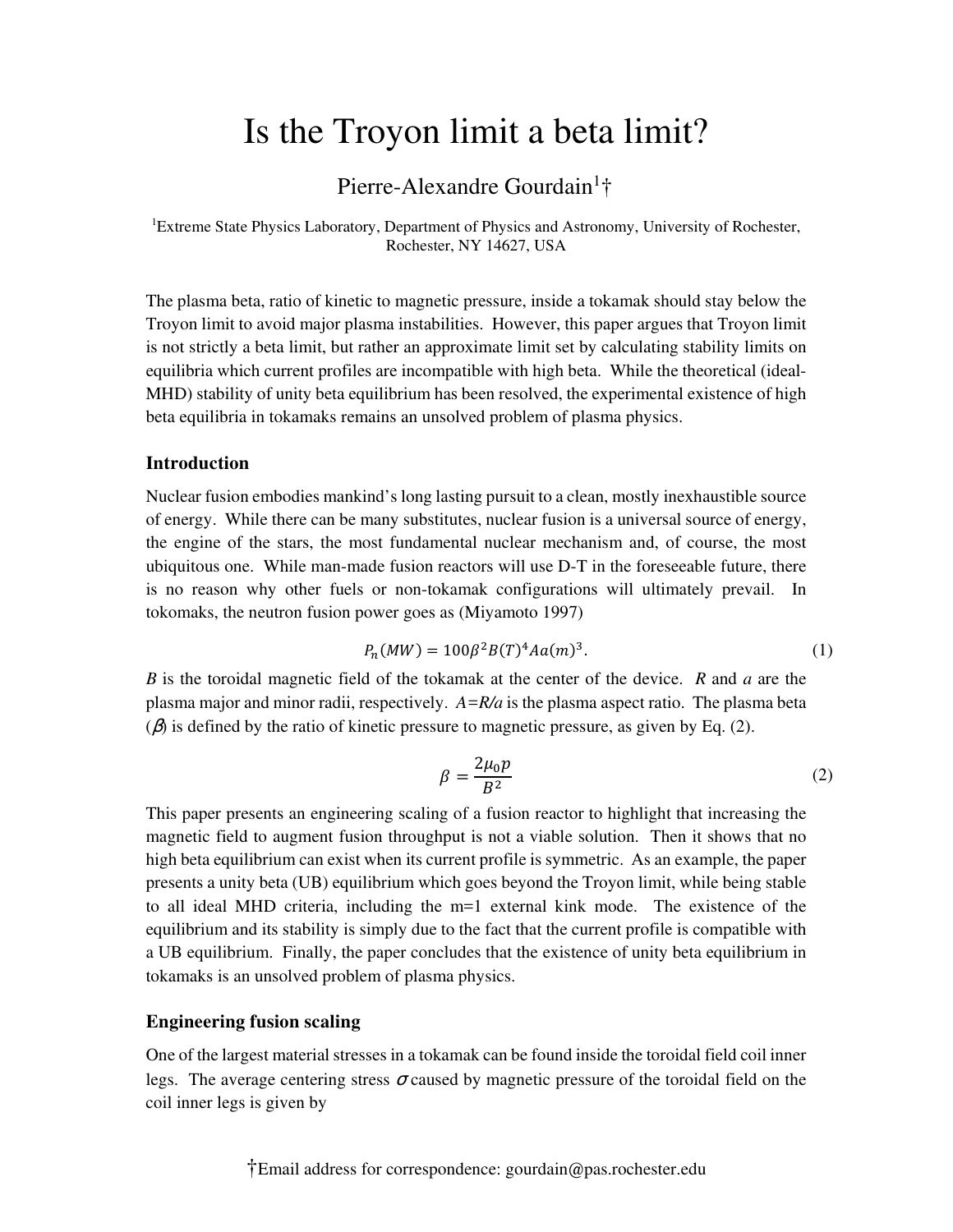$$
\sigma = \frac{B_{in}^2}{2\mu_0} = \frac{B^2}{2\mu_0} \frac{R^2}{R_{in}^2}.
$$
\n(3)

 $B_{in} = BR/R_{in}$  is the toroidal magnetic field at the location (radius)  $R_{in} = (R-2a)$  of the inner leg. We supposed that the thickness of the breeding blanket and vacuum vessel is on the order of the plasma minor radius *a* here (it is  $\frac{1}{2}$  for ITER). Eq. (3) is a simplified version of the formula in the appendix of Duchateau *et al.* (2014), where we took  $r_{\hat{i}\hat{i}} \sim r_{\hat{i}\hat{i}\hat{j}} \sim R_{\hat{i}\hat{i}\hat{k}}$ . Eq. (3) can be rewritten using the aspect ratio *A*

$$
\sigma = \frac{B^2}{2\mu_0} \left(\frac{A}{A-2}\right)^2.
$$
\n<sup>(4)</sup>

We can now recast Eq. (1) using the inner leg stress from Eq. (4) instead of the magnetic field on axis.

$$
P_n(MW) = 600\beta^2 \sigma^2 (MPa) \frac{(A-2)^4}{A^3} a^3(m).
$$
 (5)

When the material of the toroidal field inner leg is chosen, the maximum allowable stresses are fully defined and the maximum power output of a fusion reactor is fully determined by Eq. (5). For instance, stainless-steel has a yield strength of 300 MPa. The maximum allowable stresses are 100MPa, using a safety factor of 3. This corresponds to a 16-T magnetic field on the coil. When advanced superconductors (e.g. Rare Earth, Barium-Copper-Oxide) are used, the limiting factor of a fusion reactor is its materials strength, not the critical magnetic field of the superconductor. A good example illustrating this limitation is ITER. The inner leg of the toroidal field coil has 4% of superconducting cable and 80% of stainless steel (Duchateau 2014). Therefore, a significant increase in fusion power requires an increase in: 1- plasma beta; 2- in aspect ratio *A*; 3- in minor radius *a*. The remainder of this paper discusses the high beta approach to increase fusion power.

#### **A necessary condition for the existence of high beta equilibrium**

According to Troyon (1984), the plasma beta is limited by its normal beta value ( $\beta_N$ )

$$
\beta_{max} = \frac{\beta_N l}{aB} \text{ where } \beta_N \sim 2.8 \tag{6}
$$

However, the Troyon limit is not an intrinsic stability limit. Unlike the kink instability which happens under a well-defined limit (q<1), there is no hard limit for β*N*. The main reason is that the Troyon limit is based on numerical simulations rather than a full, self-contained MHD stability theory. However, this "soft" limit has been observed in *all* tokamaks and its experimental validation made the Troyon limit an acceptable figure of merit to evaluate tokamak performances. However, this paper demonstrates that large  $\beta$  can be stable, independent of  $\beta_N$ . In fact, it is well-known that the Troyon limit has changed over the years, by improving experimental techniques which increased the β*N*, as shown for instance by Ferron et al. (2005). But the exploration of plasma stability was done with equilibria incompatible with large betas.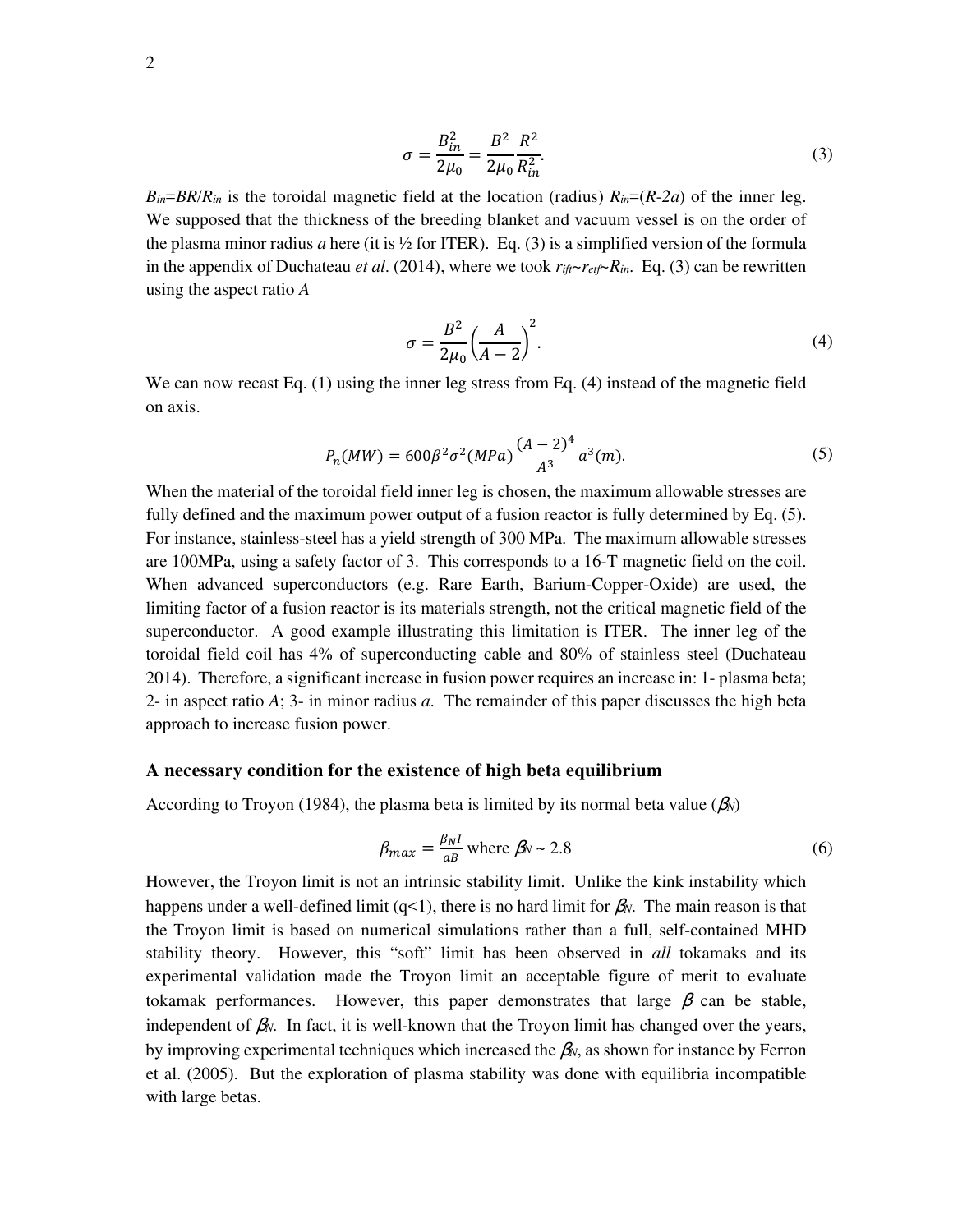To find equilibria able to sustain high betas, we need to recast the Grad-Shafranov equation. We use the current density on the high field side of the plasma and the low field side of the plasma, *JH* and *JL* respectively, to characterize high beta equilibria. Without loss of generality, we take both current densities to be positive. As shown in Gourdain (2007), we can write the plasma pressure *p* and the toroidal function *F* as

$$
\frac{dp}{d\psi} = \frac{R_L J_L - R_H J_H}{R_L^2 - R_H^2} \tag{7}
$$

and

$$
\frac{dF^2}{d\psi} = 2\mu_0 R_L R_H \frac{R_L J_H - R_H J_L}{R_L^2 - R_H^2}
$$
\n(8)

*RH* is the major radius on the high field side of the flux surface with flux  $\psi$  where *JH* flows and  $R_L$  is the major radius on the low field side of the same flux surface where  $J_L$  flows, both on the plasma mid-plane (which contain the magnetic axis). It is always possible to rewrite *dp/d*ψ and  $dF^2/d\psi$  in this manner.

Both equations are axisymmetric equilibrium equations. Any departure from these equations and the equilibrium will cease to exist. A necessary and sufficient condition to reach high beta is to increase pressure gradient  $dp/d\psi$  (i.e. increase p or decrease  $\psi$ ). As Eq. (7) shows there are only two options to increase *dp/d*ψ at equilibrium in a finite aspect ratio tokamak (i.e.  $R$ *H* $\lt$ *R*<sup>*L*</sup>). The first option is to reduce  $R$ *H* as much as possible. This is the option chosen by spherical tokamaks like NSTX or MAST. However this path is not a valid approach to fusion reactors since it brings the aspect ratio *A* close to 2. As Eq. (5) shows, the fusion power of a spherical tokamak would be drastically low. The second option is a strongly asymmetric current density profile (i.e.  $J_L$ >> $J_H$ ).

As a result, increasing the plasma beta without making the current profile strongly asymmetric leads to the non-existence of an equilibrium rather than an equilibrium instability. In his seminal paper, Troyon studied the plasma beta of tokamak equilibria with quasi-symmetric current density profiles. Since these current profiles can only support low beta equilibria, Troyon *et al*. (1984) could not have found any stable high beta equilibria. And they did not, hence the Troyon limit.

#### **An example of stable unity beta equilibrium**

On the other hand if we allow strong asymmetry in the current profile, it is possible to generate UB equilibria. FIGURE **1** shows an example of UB equilibrium using ITER's geometry. The peak  $\beta$  (i.e. on axis) is unity. The average  $\beta$  is 13% and the  $\beta_N$  is 5.5. DCON (Glasser 1995) showed the stability of this equilibrium to internal *and* external kink modes from n=1 to 4, as well as high-n ballooning and GGJ resistive modes.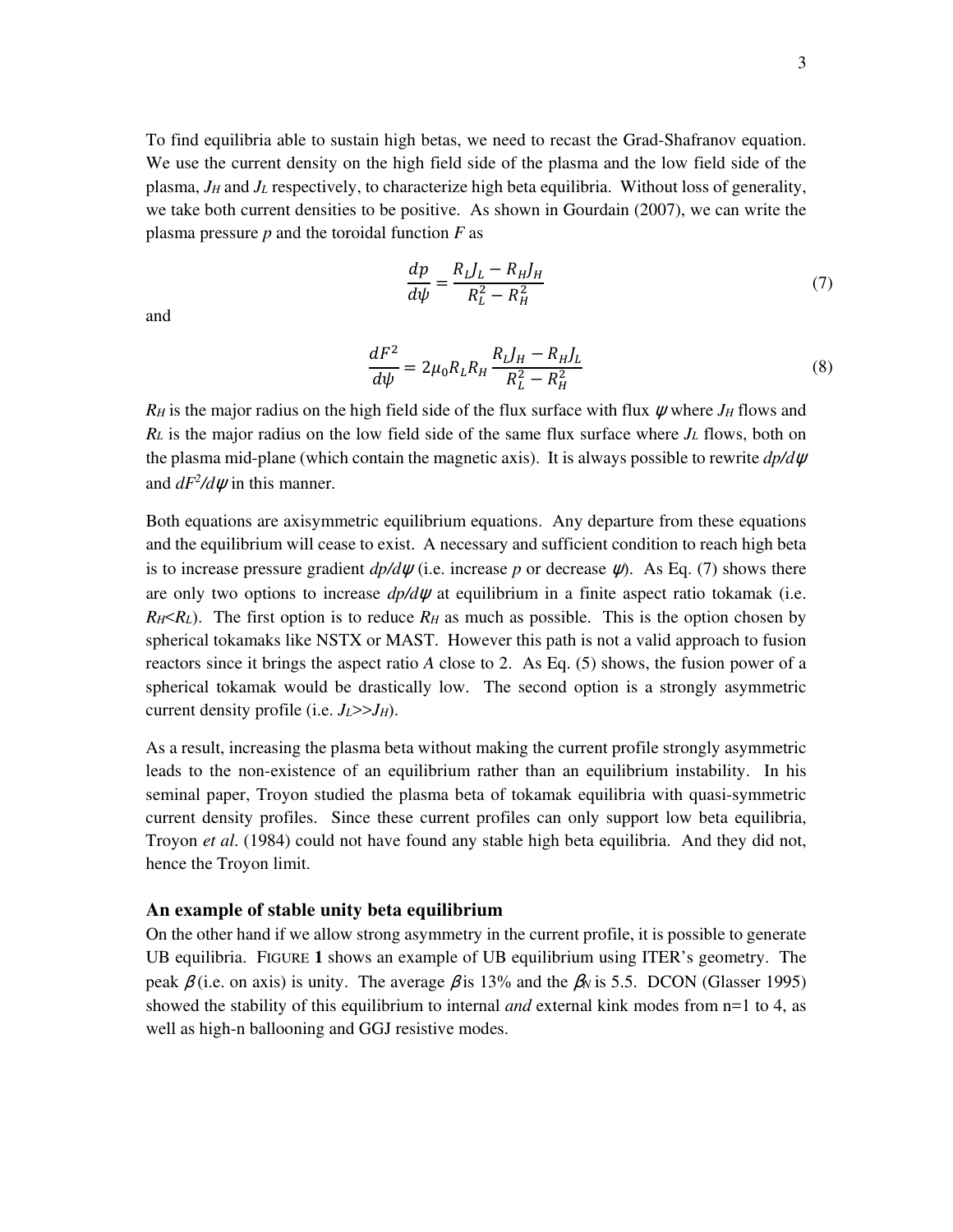

FIGURE 1. Unity beta tokamak equilibrium using ITER's geometrical parameters and toroidal field. a) toroidal current profile, b) flux surface distribution and c) a composite image of both toroidal current profile and flux surface distribution.

The plasma beta is increased in the equilibrium of FIGURE 1 simply by setting  $J_H=0$  while keeping  $J_L$  large in the central plasma region, encompassing the five most inner flux surfaces. The outer region of the plasma, where  $J_H \sim J_L$  is just there to stabilize external kink modes by blanketing the high beta core with a paramagnetic plasma, which restore the external kink stability. To this extend, the outer plasma blanket acts as a perfectly conducting wall to the high beta core, stabilizing it. While the current profile shown in FIGURE **2** is reminiscent of the current hole (CH) equilibrium found in JET (Hawkes 2001) and JT-60 (Fujita 2001), the equilibrium presented herein is not a CH equilibrium.



FIGURE 2. Current  $(J_{\phi})$  and pressure (p) profile for the equilibrium shown in FIGURE 1.

CH equilibria are paramagnetic and have no magnetic flux surfaces inside the region where the plasma current density is zero. FIGURE **1** shows magnetic flux surfaces inside the region where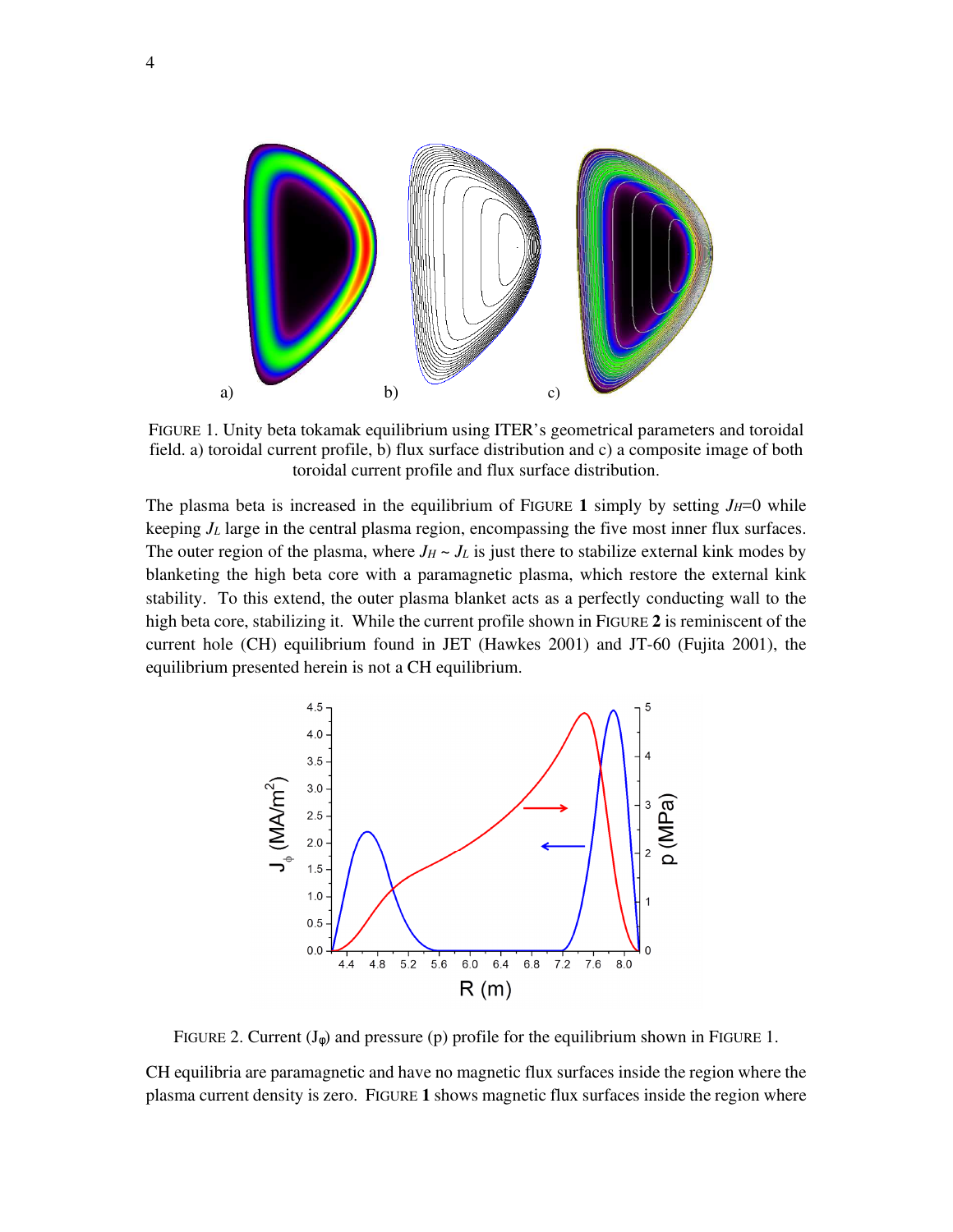toroidal current density is zero. Unlike in CH equilibria, diamagnetic poloidal currents flow in this region. Further there is no pressure gradient inside the hole of the CH equilibrium. FIGURE **2** clearly shows that there is a pressure gradient and this gradient is key in increasing the plasma beta.

Due to the similarity of their toroidal current profiles, it seems possible to turn a CH into a UB equilibrium with limited current drive. Starting with a CH at low toroidal field (say 10% of the nominal toroidal field of the device), one could reach a UB equilibrium by ramping the toroidal field up. This would generate diamagnetic poloidal currents inside the plasma. The low-field side toroidal current density should be increased using neutral beam driven currents. The plasma temperature and density would have to be raised accordingly using neutral beams and auxiliary heating.



FIGURE 3. Plasma pressure (p) and toroidal function (F) as a function of the normalized flux ψ

The equilibrium of FIGURE **1** was obtained using CUBE (Code for Unity Beta Equilibria) which uses a multi-grid implementation to solve the Grad-Shafranov equation with free boundary. The details of the convergence at high beta are given in Gourdain (2006). The current profile and shape of the last-closed flux surface were used as inputs to the code. FIGURE **3** shows the pressure profile and toroidal function corresponding to the UB of FIGURE **1**. The plasma current used was 25 MA and the toroidal field was 5.3 T at the center of the machine. The free boundary shape was obtained by using a major radius of 6.2 m and a minor radius of 2 m. The elongation factor is 1.8, the triangularity is 0.6 and the up-down asymmetry factor is -0.23.

It is important to note that tokamak plasmas with a no-wall  $\beta_N > 4$  and quasi-symmetric current profiles have been studied experimentally (Taylor 1991). This is another example which